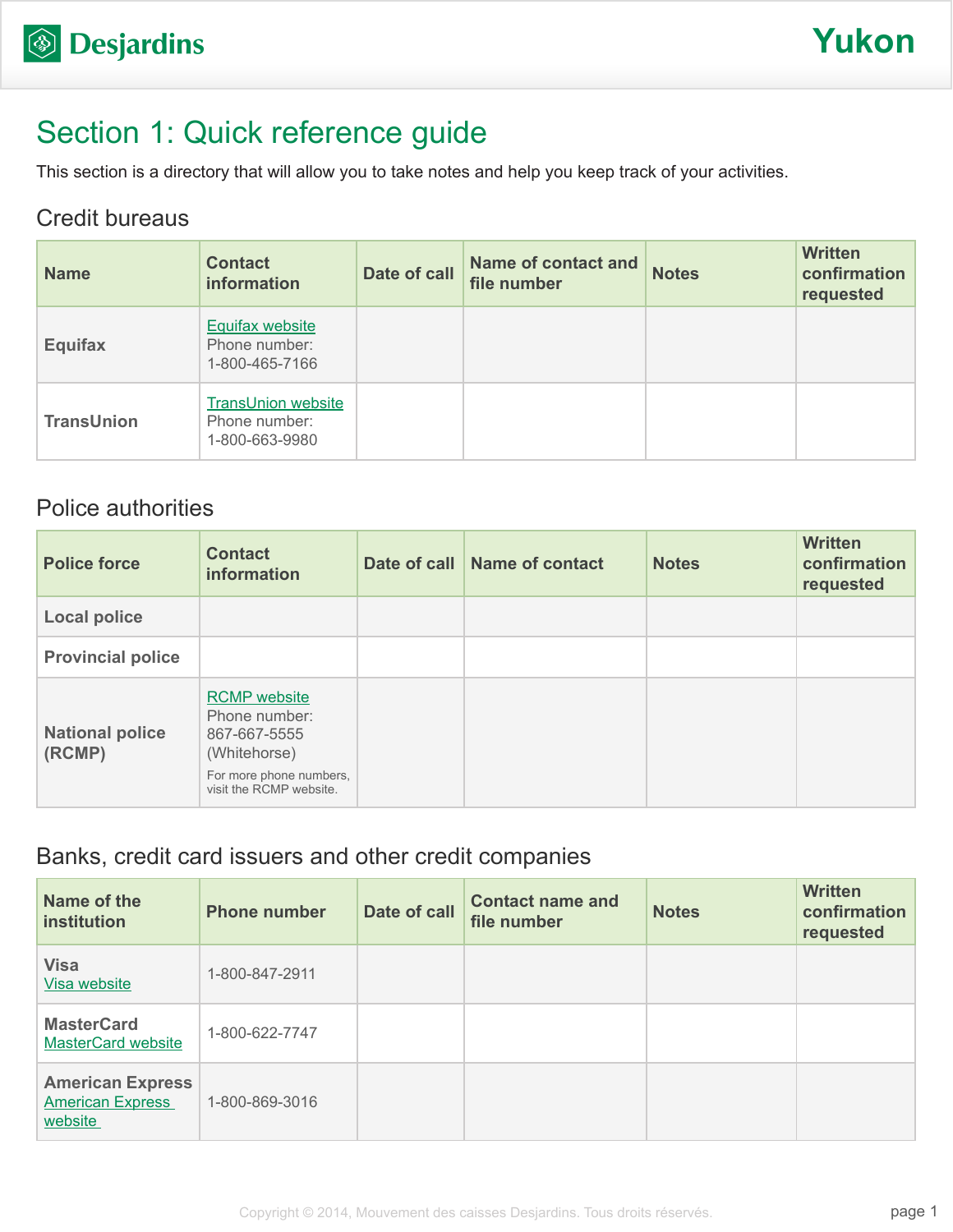

| Name of the<br>institution                                                                                                      | <b>Phone number</b> | Date of call | <b>Contact name and</b><br>file number | <b>Notes</b> | <b>Written</b><br>confirmation<br>requested |
|---------------------------------------------------------------------------------------------------------------------------------|---------------------|--------------|----------------------------------------|--------------|---------------------------------------------|
| <b>Canadian Bankers</b><br><b>Association -</b><br><b>List of banks</b><br>operating in<br>Canada<br><b>Association website</b> |                     |              |                                        |              |                                             |
| <b>Ombudsman for</b><br><b>Banking Services</b><br>and Investments<br>Ombudsman website                                         | 1-888-451-4519      |              |                                        |              |                                             |

# Other organizations that issue cards and licences

| Name of the<br>organization                                                                            | <b>Contact</b><br>information                                                                                                                    | <b>Date of call</b> | <b>Name of contact and</b><br>file number | <b>Notes</b> | <b>Written</b><br>confirmation<br>requested |
|--------------------------------------------------------------------------------------------------------|--------------------------------------------------------------------------------------------------------------------------------------------------|---------------------|-------------------------------------------|--------------|---------------------------------------------|
| <b>Employment</b><br>and Social<br><b>Development</b><br><b>Canada</b><br>(social insurance<br>number) | <b>ESDC</b> website<br>Phone number:<br>1-800-622-6232                                                                                           |                     |                                           |              |                                             |
| <b>Passport Canada</b>                                                                                 | Passport Canada<br>website<br>Phone number:<br>1-800-567-6868<br>Calls outside<br>Canada and the<br>U.S.: 819-997-8338                           |                     |                                           |              |                                             |
| <b>International</b><br>driver's licences<br>(issued by CAA)                                           | <b>CAA</b> website<br><b>British Columbia</b><br><b>Automobile</b><br><b>Association (BCAA)</b><br>Phone number:<br>1-877-325-8888               |                     |                                           |              |                                             |
| Immigration<br>and Citizenship<br><b>Canada</b>                                                        | Immigration and<br><b>Citizenship Canada</b><br>website<br>Phone number:<br>1-888-242-2100<br>For permanent<br>resident cards:<br>1-800-255-4541 |                     |                                           |              |                                             |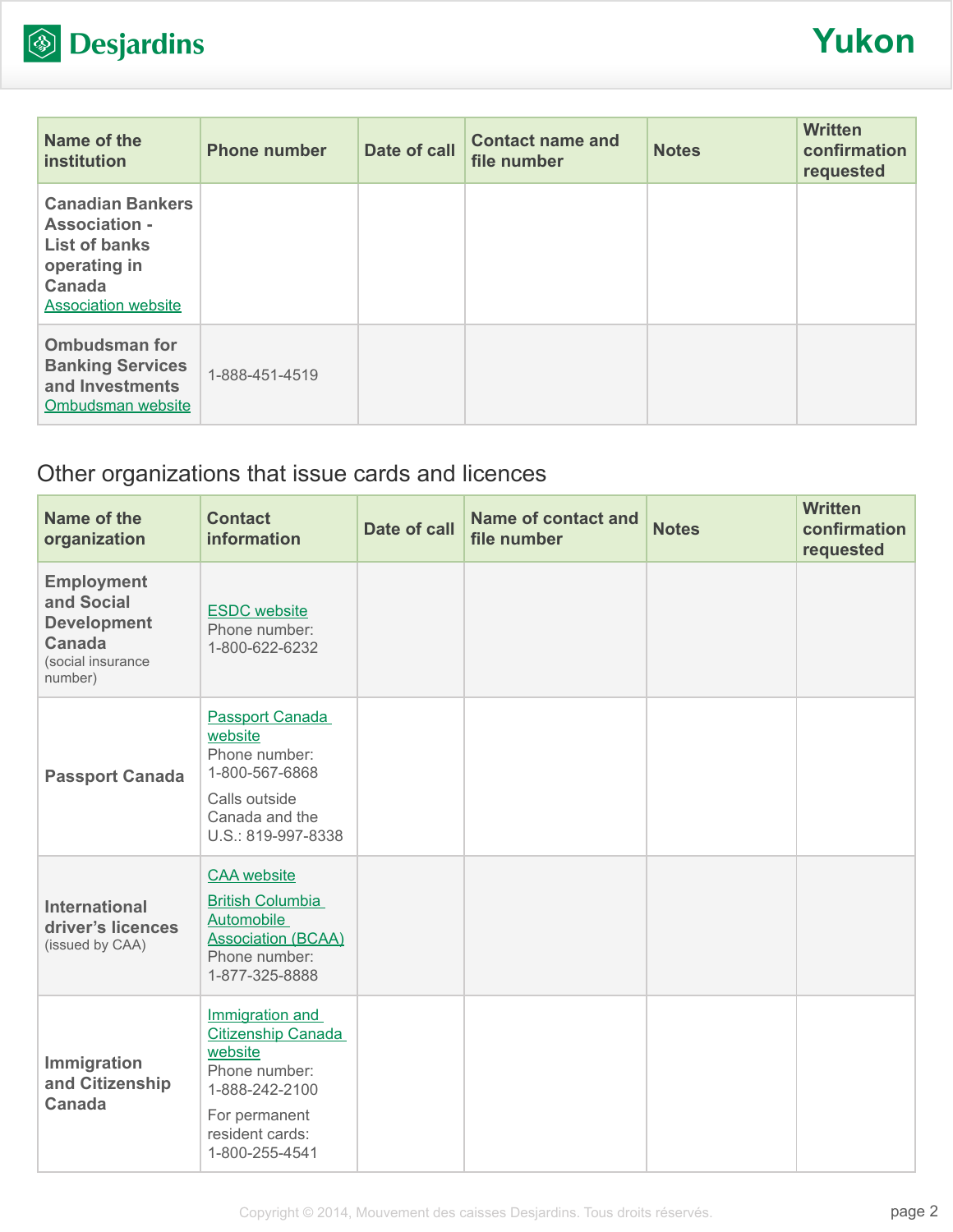

| Name of the<br>organization                                                                  | <b>Contact</b><br>information                          | Date of call | <b>Name of contact and</b><br>file number | <b>Notes</b> | <b>Written</b><br>confirmation<br>requested |
|----------------------------------------------------------------------------------------------|--------------------------------------------------------|--------------|-------------------------------------------|--------------|---------------------------------------------|
| <b>Employment</b><br>and Social<br><b>Development</b><br><b>Canada</b><br>(Old Age Security) | <b>ESDC</b> website<br>Phone number:<br>1-800-277-9915 |              |                                           |              |                                             |
| <b>Provincial health</b><br>card                                                             |                                                        |              |                                           |              |                                             |
| <b>Hospital cards</b>                                                                        |                                                        |              |                                           |              |                                             |
| <b>Other licensing</b><br>agencies                                                           |                                                        |              |                                           |              |                                             |
| Vital statistics,<br>birth, marriage<br>and death<br>certificates                            |                                                        |              |                                           |              |                                             |
| <b>Membership</b><br>cards<br>(sports clubs,<br>gyms, professional<br>associations, etc.)    |                                                        |              |                                           |              |                                             |

## Organizations that provide information and assistance

| Name of the<br>organization                                            | <b>Contact</b><br>information                                                              | Date of call | <b>Name of contact and</b><br>file number | <b>Notes</b> | <b>Written</b><br>confirmation<br>requested |
|------------------------------------------------------------------------|--------------------------------------------------------------------------------------------|--------------|-------------------------------------------|--------------|---------------------------------------------|
| <b>Canadian Anti-</b><br><b>Fraud Centre</b>                           | <b>Canadian Anti-Fraud</b><br>Centre website<br>Phone number:<br>1-888-495-8501            |              |                                           |              |                                             |
| <b>Competition</b><br><b>Bureau</b>                                    | <b>Competition Bureau</b><br>website<br>Phone number:<br>819-997-4282 or<br>1-800-348-5358 |              |                                           |              |                                             |
| <b>Canadian</b><br><b>Council of Better</b><br><b>Business Bureaus</b> | <b>BBB</b> website<br>Phone number:<br>613-789-5151 or<br>416-644-4936                     |              |                                           |              |                                             |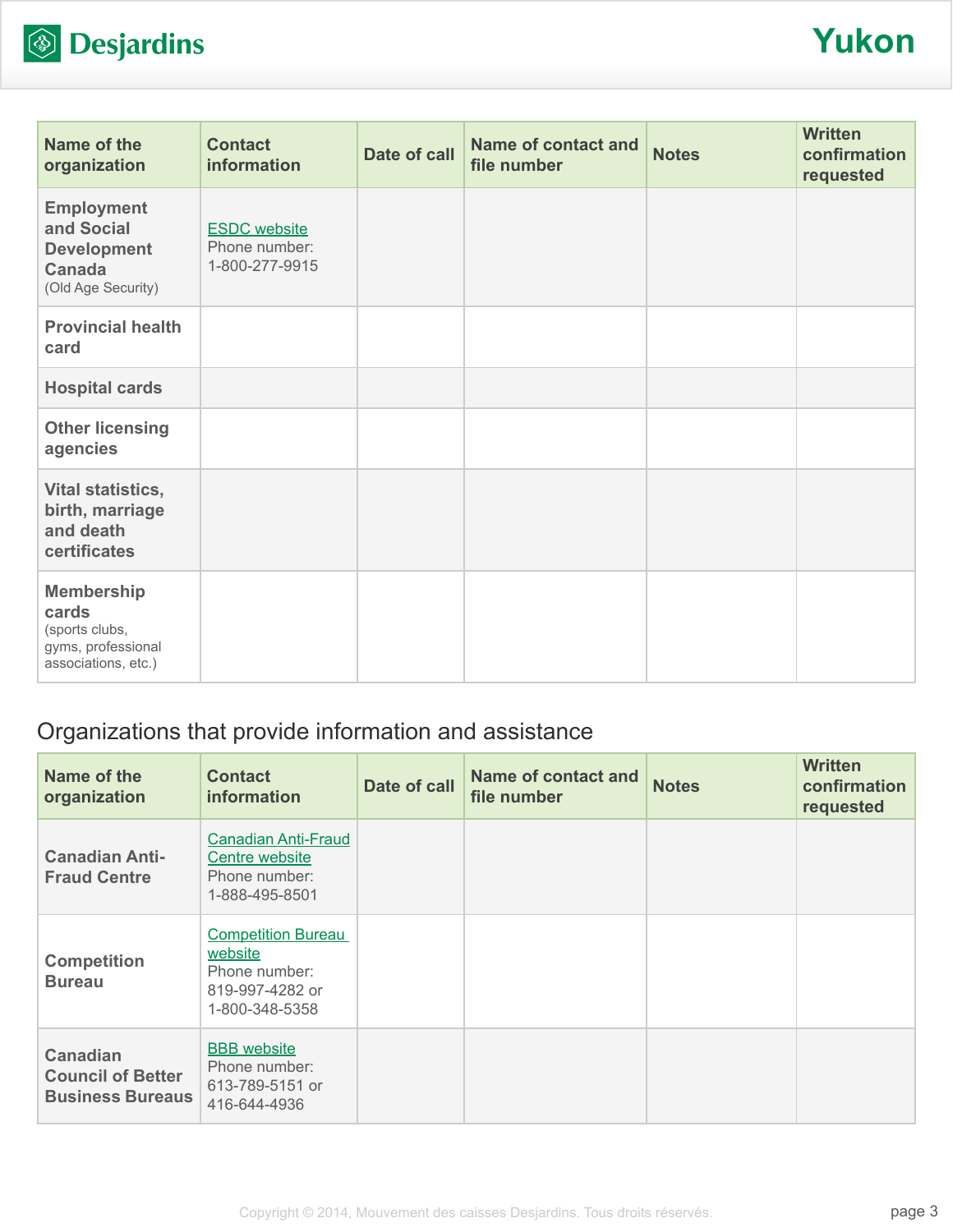# Section 2: Directory of organizations that can help you

List of organizations you should contact if you discover or suspect you are the victim of identity theft. It will help you keep track of your activities and take action to minimize damages and restore your identity.

## National resources

#### Credit bureaus

| Name of the<br>organization | Name of the organization                                  | <b>Description</b>                                                                                                                                                               |
|-----------------------------|-----------------------------------------------------------|----------------------------------------------------------------------------------------------------------------------------------------------------------------------------------|
| <b>Equifax</b>              | <b>Equifax website</b><br>Phone number: 1-800-465-7166    | To get a copy of your credit report, request corrections when<br>necessary and put a fraud alert on your file.<br>Please note that this alert will be valid for a 6 year period. |
| <b>TransUnion</b>           | <b>TransUnion website</b><br>Phone number: 1-800-663-9980 | To get a copy of your credit report, request corrections when<br>necessary and put a fraud alert on your file.<br>Please note that this alert will be valid for a 6 year period. |

### Identity theft prevention organizations

| Name of the<br>organization                                            | <b>Contact information</b>                                                                                                  | <b>Description</b>                                                           |
|------------------------------------------------------------------------|-----------------------------------------------------------------------------------------------------------------------------|------------------------------------------------------------------------------|
| <b>Canadian Anti-</b><br><b>Fraud Centre</b>                           | Canadian Anti-Fraud Centre<br>website<br>Phone number:<br>1-888-495-8501 or 1-705-495-8501                                  | To report telemarketing, Internet (email) or any type of financial<br>fraud. |
| <b>Canadian Health</b><br><b>Care Anti-Fraud</b><br><b>Association</b> | <b>CHCAFA</b> website<br>Phone number:<br>416-593-2633 or 1-866-962-4222                                                    | To report health care fraud.                                                 |
| <b>RCMP's Scams</b><br>and Fraud section                               | <b>RCMP</b> website<br>Phone number: 867 667-5555<br>(Whitehorse)<br>For more telephone numbers, visit the RCMP<br>website. | To report cases of fraud that did not occur online.                          |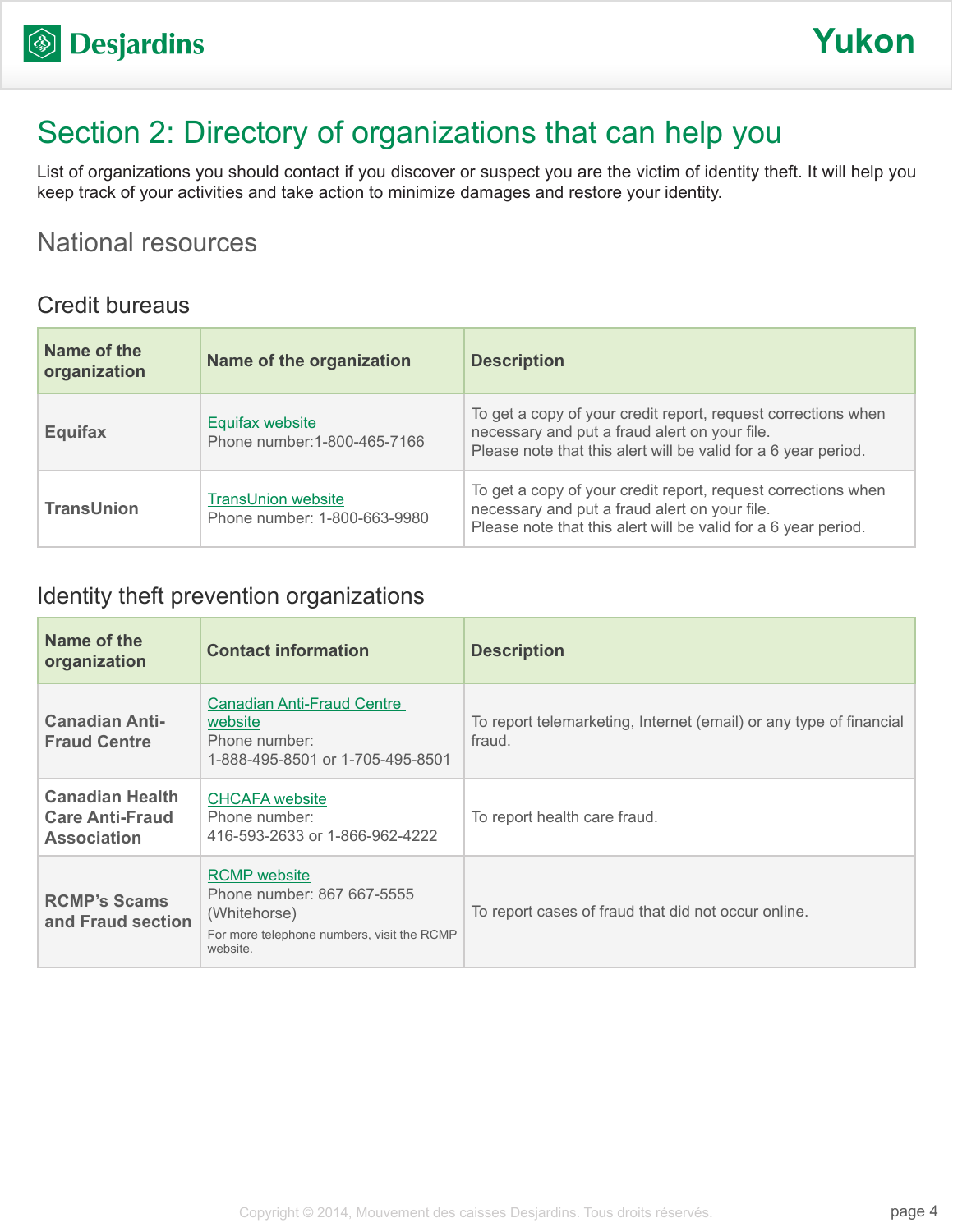

# Government agencies

| Name of the<br>organization                                                           | <b>Contact information</b>                                                                                                               | <b>Description</b>                                                                                                                                                                                                                                   |
|---------------------------------------------------------------------------------------|------------------------------------------------------------------------------------------------------------------------------------------|------------------------------------------------------------------------------------------------------------------------------------------------------------------------------------------------------------------------------------------------------|
| <b>Employment</b><br>and Social<br><b>Development</b><br>Canada                       | <b>ESDC</b> website<br>Phone number: 1-800-622-6232                                                                                      | To report that your social insurance number is being used<br>fraudulently and to request that it be destroyed and new one<br>issued.<br>Please note that if a new SIN is requested, you will be<br>responsible for 2 SINs for the rest of your life. |
| <b>Passport Canada</b>                                                                | <b>Passport Canada</b><br>Phone number: 1-800-567-6868<br>Calls outside Canada and the U.S.:<br>819-997-8338                             | To report that your passport is perhaps being used fraudulently<br>and to request a new one, where applicable.                                                                                                                                       |
| Immigration<br>and Citizenship<br><b>Canada</b>                                       | <b>Immigration and Citizenship</b><br>Canada website<br>Phone number: 1-888-242-2100<br>For a permanent resident card:<br>1-800-255-4541 | To report that your proof of citizenship or landed immigrant card<br>are perhaps being used fraudulently and to request that it be<br>destroyed and a new one issued, where applicable.                                                              |
| <b>Employment</b><br>and Social<br><b>Development</b><br>Canada<br>(Old Age Security) | <b>ESDC</b> website<br>Phone number: 1-800-277-9914                                                                                      | To report that your identity is perhaps being used to receive<br>OAS cheques fraudulently.                                                                                                                                                           |
| <b>Canada Revenue</b><br><b>Agency</b>                                                | <b>Canada Revenue Agency website</b><br>Phone number: 1-800-267-6999 or<br>1-888-892-5667                                                | To check whether a charity is registered.                                                                                                                                                                                                            |
| <b>RCMP</b><br>(Canadian Firearms<br>Program)                                         | <b>RCMP</b> website<br>Phone number:<br>613-993-7267 or 1-800-731-4000                                                                   | To get a new firearm permit.                                                                                                                                                                                                                         |

# Other agencies

| Name of the organization                                                                                            | <b>Contact information</b>                                                                                                  |
|---------------------------------------------------------------------------------------------------------------------|-----------------------------------------------------------------------------------------------------------------------------|
| <b>Office of the Privacy Commissioner of Canada</b>                                                                 | Commissioner's website<br>Phone number: 613-947-1698 or 1-800-282-1376                                                      |
| <b>Canadian Bankers Association</b><br>To consult the Canadian Code of Practice for Consumer Debit<br>Card Services | <b>Association website</b><br>Phone numbers:<br>Head office: 416-362-6092<br>Montreal: 514-840-8747<br>Ottawa: 613-234-4431 |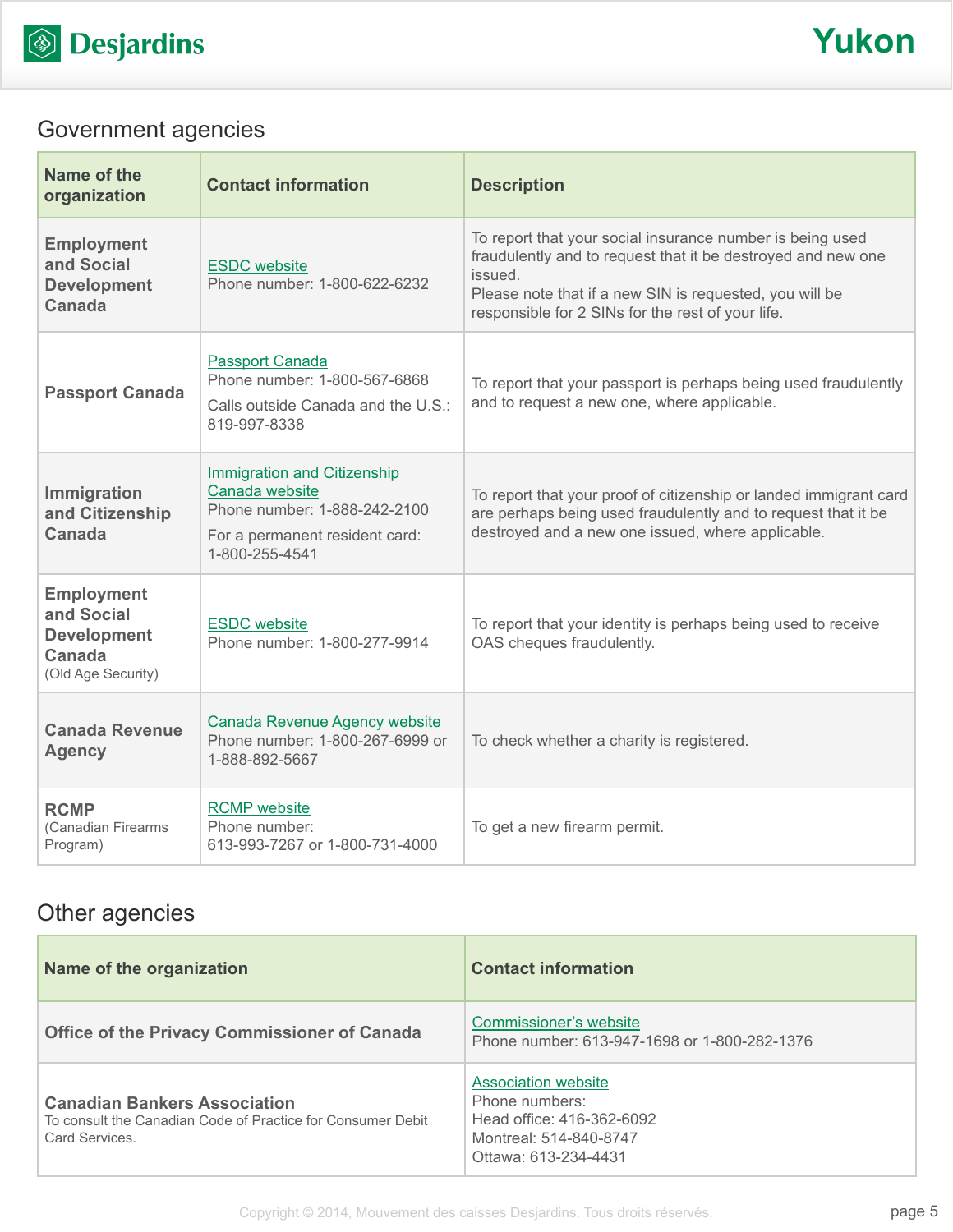

| Name of the organization                           | <b>Contact information</b>                                                                                          |
|----------------------------------------------------|---------------------------------------------------------------------------------------------------------------------|
| <b>Consumer's Association of Canada</b>            | <b>Association website</b><br>Phone number: 613-238-2533                                                            |
| <b>Canadian Council of Better Business Bureaus</b> | <b>BBB</b> website<br>Phone number:<br>613-789-5151 or 416-644-4936                                                 |
| <b>Retail Council of Canada</b>                    | <b>RCC</b> website<br>Phone number: 1-888-373-8245<br>Grocery Division - Primary: 1-888-373-8245                    |
| <b>Credit Counselling Canada</b>                   | <b>Credit Counselling Canada website</b><br>Phone number: 1-888-527-8999<br><b>Yukon Credit Counselling website</b> |
| <b>Public Interest Advocacy Centre</b>             | <b>PIAC</b> website<br>Phone number: 613-562-4002                                                                   |
| <b>Interac Association</b>                         | Interac website<br>Phone number: 416-632-8550 or 1-855-789-2979                                                     |
| <b>Consumer Measures Committee</b>                 | <b>Committee website</b><br>Fax number: 613-952-6927                                                                |

# PROVINCIAL RESOURCES

| Name of the<br>organization                                                               | <b>Contact information</b>                                                                    | <b>Description</b>                    |
|-------------------------------------------------------------------------------------------|-----------------------------------------------------------------------------------------------|---------------------------------------|
| <b>Motor vehicles</b>                                                                     | <b>Yukon website</b><br>Phone number:<br>867-667-5315 or 1-800-661-0408<br>(ext. 5315)        | Driver's licence and registration     |
| <b>Department of</b><br><b>Health and Social</b><br><b>Services</b>                       | Government of Yukon website<br>Phone number:<br>867-667-5209 or 1-800-661-0408<br>(ext. 5209) | Health and health insurance card      |
| Department of<br><b>Health and Social</b><br><b>Services - Vital</b><br><b>Statistics</b> | Government of Yukon website<br>Phone number:<br>867-667-5207 or 1-800-661-0408<br>(ext. 5207) | Birth, marriage and death certificate |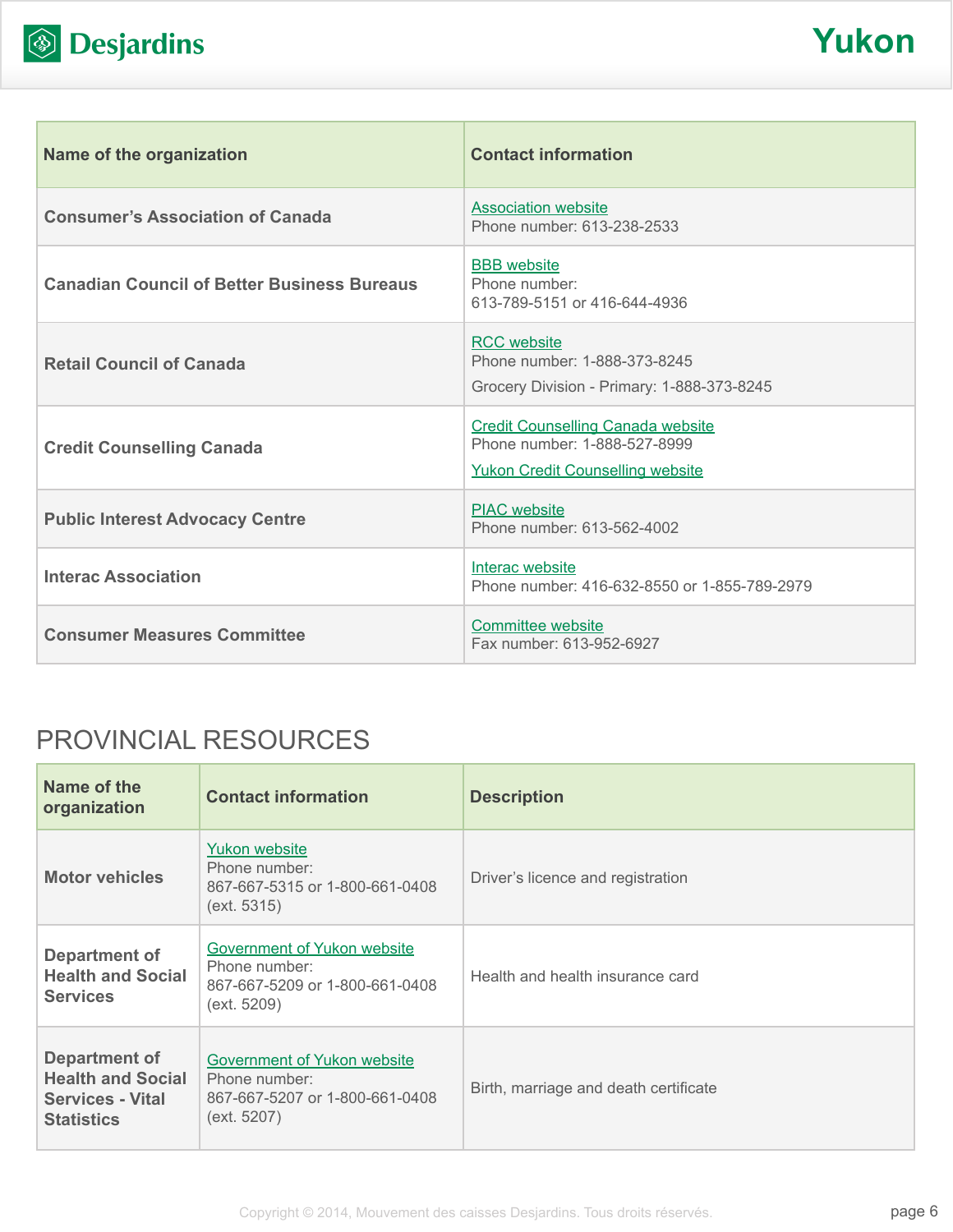

| Name of the<br>organization               | <b>Contact information</b>                                                                           | <b>Description</b> |
|-------------------------------------------|------------------------------------------------------------------------------------------------------|--------------------|
| <b>Yukon Liquor</b><br><b>Corporation</b> | <b>Government of Yukon website</b><br>Phone number:<br>867-667-5315 or 1-800-661-0408<br>(ext. 5315) |                    |

# Forms and links

CREDIT EVALUATION AGENCIES [Equifax - Credit Report Request Form](http://www.equifax.com/ecm/canada/EFXCreditReportRequestForm.pdf) [Equifax - Credit Report Update Form](http://www.consumer.equifax.ca/dispute-ca/canada-cr-update-form/en_ca) [TransUnion - Credit Report Request Form](http://www.transunion.ca/docs/personal/Consumer_Disclosure_Request_Form_en.pdf) [TransUnion - Investigation Request Form](http://www.transunion.ca/docs/personal/Credit Investigation Request Form_en.pdf) [TransUnion - Fraud Alert Request Form](http://www.transunion.ca/docs/personal/Ca_Fraud_Alert_Request_Form.pdf)

GENERAL SERVICES [Service Canada](http://www.servicecanada.gc.ca/eng/home.shtml)

SOCIAL INSURANCE NUMBER [Application for a Social Insurance Number](http://www.servicecanada.gc.ca/cgi-bin/search/eforms/index.cgi?app=prfl&frm=nas2120&ln=eng) (Canada) [Information Guide](http://www.servicecanada.gc.ca/eforms/forms/nas-2120-(09-13)e.pdf)

BIRTH CERTIFICATE **[Birth Certificates](http://www.vitalcertificates.ca/yukon/birth-certificate/)** 

CHILD REQUESTS [Child Tax Benefit](http://www.cra-arc.gc.ca/bnfts/cctb/menu-eng.html)

HEALTH CARD AND INSURANCE [Health Care Card](http://www.hss.gov.yk.ca/health_card.php) **[Health Care Card Application](http://www.hss.gov.yk.ca/health_card_apply.php)** [Health Care Card - Changes to Information](http://www.hss.gov.yk.ca/health_card_changes.php) [Lost card](http://www.hss.gov.yk.ca/health_card_lost.php)

OLD AGE SECURITY PENSION [Application for The Old Age Security Pension](http://www.servicecanada.gc.ca/cgi-bin/search/eforms/index.cgi?app=prfl&frm=isp3000&ln=eng) [Old Age Security Pension](http://www.servicecanada.gc.ca/eng/sc/oas/pension/oldagesecurity.shtml) [Canada Pension Plan](http://www.servicecanada.gc.ca/eng/isp/cpp/cpptoc.shtml)

DEATH CERTIFICATE **[Application for Certificate or Search](http://www.gov.yk.ca/forms/forms/3000/yg3385_b.pdf)** 

MARRIAGE CERTIFICATE [Application for Certificate or Search](http://www.gov.yk.ca/forms/forms/3000/yg3385_b.pdf)